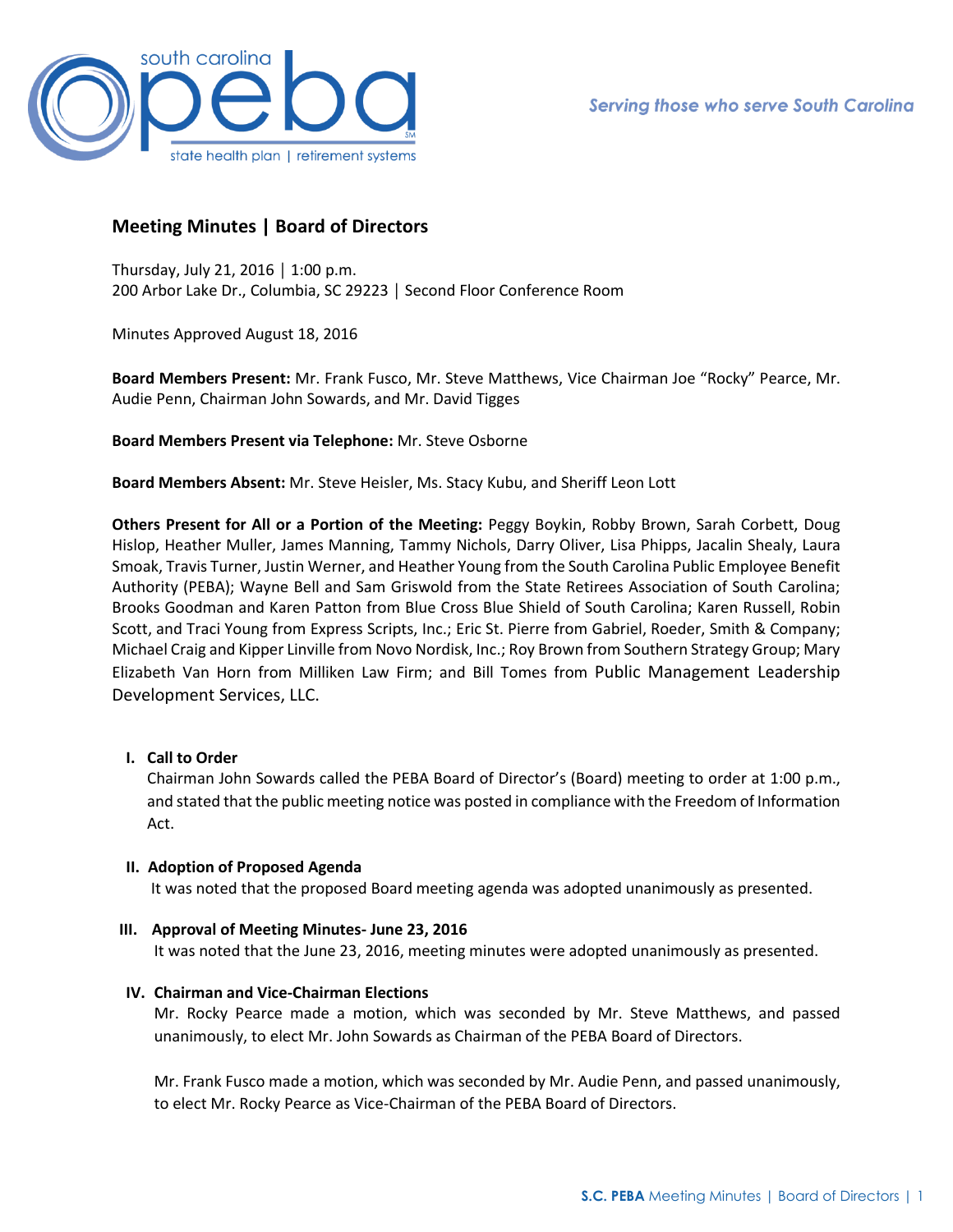## **V. Committee Reports**

## **A. Health Care Policy Committee**

Mr. Pearce reported that the Health Care Policy Committee met earlier in the day, and asked Mr. Rob Tester, Health Care Policy Director, to review the proposed 2017 State Health Plan program changes effective January 1, 2017 including:

- Adopt and transition to the Express Scripts National Preferred Formulary to maximize the State Health Plan's ability to obtain the lowest net cost for covered prescriptions.
- Adopt the Express Scripts Hepatitis C Cure Value Program to help ensure adherence and assistance with this high-cost medication and provide cost savings to the State Health Plan.
- Adopt the Express Scripts Cholesterol Care Value Program to actively manage high-cost specialty cholesterol medications known as PCSK9s.
- Add telehealth, clinically-appropriate virtual doctor's visits, through Blue CareonDemand as a regular, covered service with patient liability calculated in the same manner as other regular services.
- Add coverage at no cost to the member for manual or electric breast pumps obtained from Blue Cross Blue Shield of South Carolina-contracted providers.
- Increase the lifetime limit for hospice services to \$7,500.

Mr. Tester stated that the employer contribution rate is scheduled to increase by 0.8 percent for all health plans effective January 1, 2017. Mr. Tester added that the employer contribution for the State Dental Plan will increase 15 percent, while the enrollee rate remain the same.

Mr. Tester also advised that the Medical University of South Carolina (MUSC) Health Plan will add telehealth services from the MUSC panel of doctors as a Tier 1 benefit with a \$25 per virtual visit patient copayment.

Mr. Pearce stated that the Health Care Policy Committee made a motion for the Board to approve the proposed 2017 State Health Plan program changes effective January 1, 2017. Chairman Sowards stated that a Committee motion does not require a second. The motion passed unanimously.

Mr. Pearce reported that the Committee also discussed strategic planning, and received an update on the status of the MUSC Health Plan, which started January 1, 2014.

## **B. Retirement Policy Committee**

Mr. Tigges stated that the Retirement Policy Committee met on July 20, 2016, and reviewed a revised version of the 2016-2018 Strategic Plan.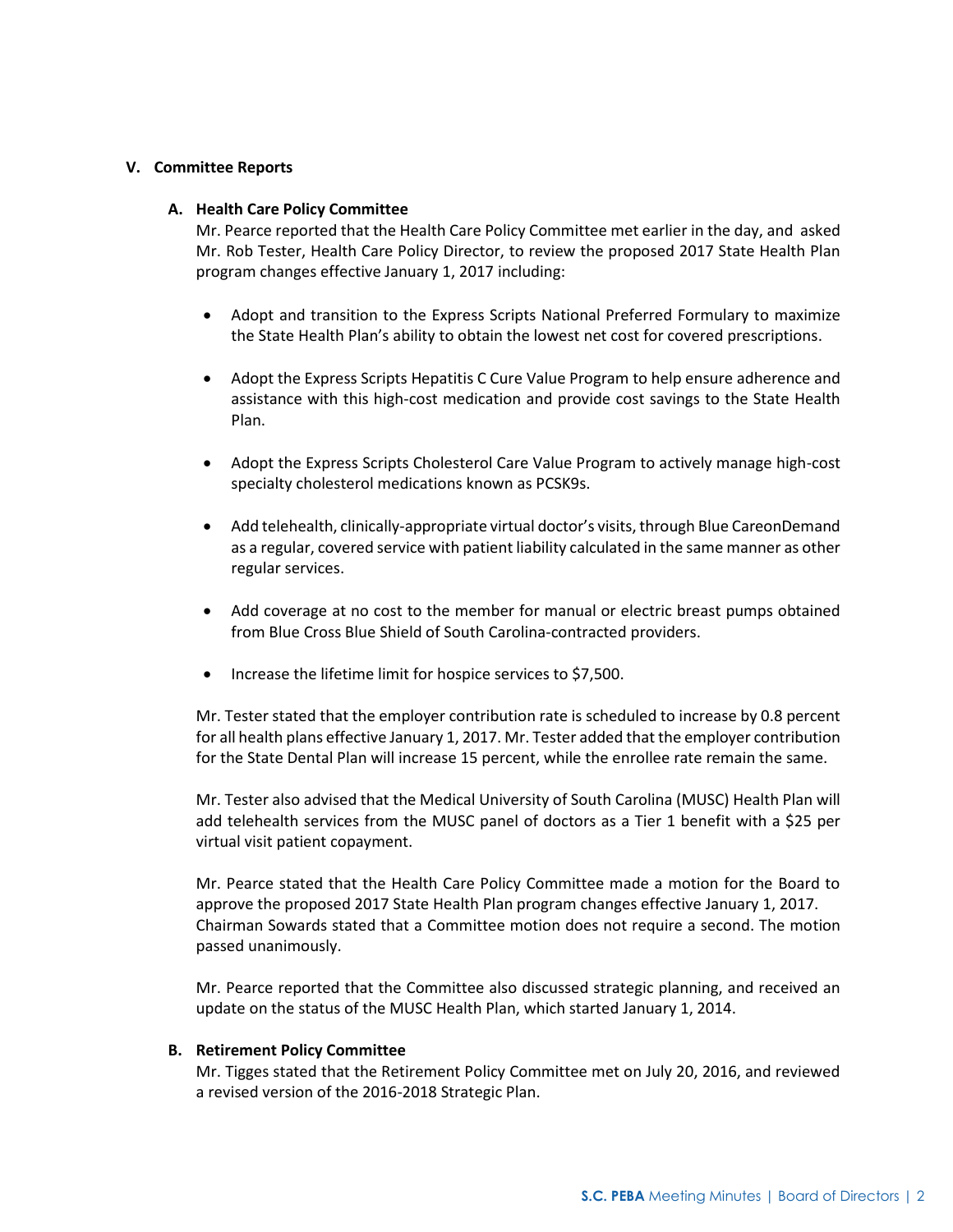Mr. Tigges advised that the Committee also discussed funding issues regarding the defined benefit plan. Ms. Peggy Boykin, Executive Director, stated that the Committee reviewed historical information regarding the value of the South Carolina Retirement System (SCRS) unfunded liability as of June 30, 2015, and explained the difference between Actuarial Value and Market Value of the SCRS unfunded liability.

Ms. Boykin reported that the final returns ending June 30, 2016, appear to be flat, and noted that Mike Hitchcock and Geoff Berg from the South Carolina Retirement System Investment Commission (RSIC) will attend the next Retirement Policy Committee meeting on August 17, 2016, to provide final year-to-date performance returns. Mr. Joseph Newton and Mr. Danny White from Gabriel Roeder Smith & Company (GRS) will also attend the next Retirement Policy Committee meeting.

Ms. Boykin stated that the underperformance for 2016 will result in ultimate employer and employee contribution rate increases by approximately 69 basis points which would be phased in over a five-year period. Ms. Boykin added that during the next few months the Retirement Committee will be discussing sustained underperformance projections and recommendations for funding the Plan based on the revised projections.

Mr. Tigges advised that the Retirement/Pre-Retirement Advisory Panel nominations have been tabled to the next Retirement Committee meeting.

## **C. Finance, Administration, Audit and Compliance (FAAC) Committee**

Mr. Steve Matthews advised that the FAAC Committee met on July 20, 2016, and discussed a revised version of the 2016-2018 Strategic Plan.

Mr. Matthews reviewed several modifications to the PEBA Board of Directors Bylaws related to the Committee assignment process, and stated that the FAAC Committee made a motion for the Board to accept the proposed changes to the Bylaws. Chairman Sowards stated that a Committee motion does not require a second. The motion passed unanimously.

Mr. Matthews reported that Mr. John Page, Director of Internal Audit, provided the PEBA internal audit reports including:

- A. Audit Plan Status Report
- B. Internal Audit Department Charter Revisions
- C. Internal Audit Report Policy Revisions

Mr. Matthews stated that the FAAC Committee made a motion for the Board to accept the proposed revisions to the Internal Audit Department Charter. Chairman Sowards stated that a Committee motion does not require a second. The motion passed unanimously.

Mr. Matthews reported that the Committee received information on the Operational Assessment project, and stated that PEBA's core operational system was built about 20 years ago with the Adabas/Natural technology foundation, and cannot keep pace with future demands.